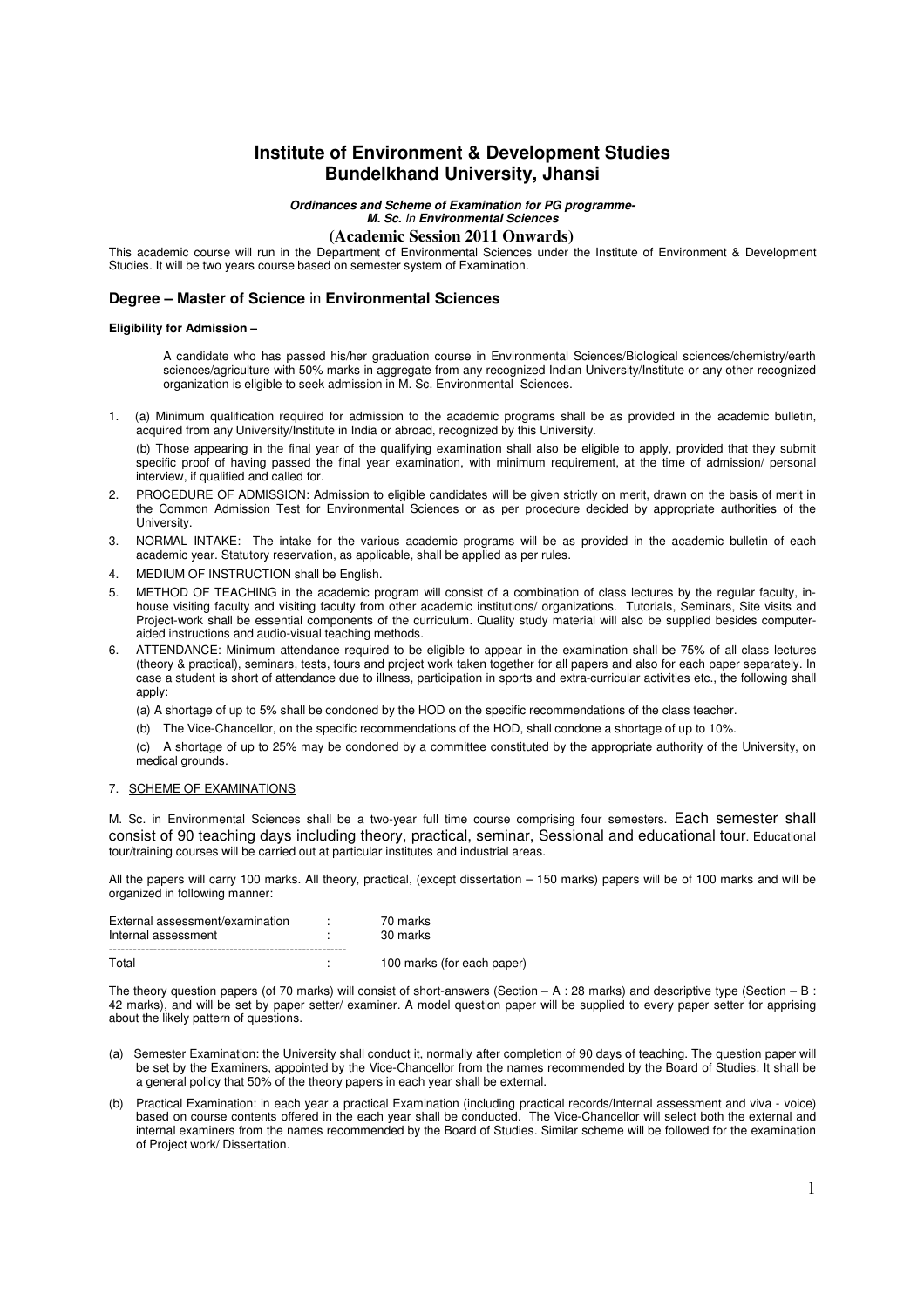#### (c) Minimum Passing Marks:

40%: - Qualifying marks 50% and above - Second Division 60% and above - First Division 75% and above – Distinction

The student will have to clear all the papers, separately with 40% marks in aggregate. In case a student fails to clear any one or more of the papers, he/she shall be given a second chance to clear the backlog by taking a back-paper examination, which shall be conducted separately or along with the annual examination at the end of academic examination in which the said course is being offered. In the meantime, the student will be given provisional admission in the next academic session.

A student will have to clear all the papers by the end of the final year/degree program in order to be eligible for the award of the relevant degree by the University.

In case a student is unable to clear all the papers by the end of the course, he/she may be allowed to reappear, in subsequent examinations, as an ex-student, without undergoing a repeat of regular academic programs. They shall be required to appear and clear only those papers; practical in which they could not secure minimum pass marks. The marks in subject already cleared shall be carried over as such.

# **Course Structure (YEAR 2011 onwards)**

Course Structure of M. SC. Environmental Sciences shall be as below:

| Semester I:                                        | 550 marks (Plus 25 marks)#                                        |                                                                                                                                                                                                                                  |  |
|----------------------------------------------------|-------------------------------------------------------------------|----------------------------------------------------------------------------------------------------------------------------------------------------------------------------------------------------------------------------------|--|
|                                                    | DES-101:<br>DES-102:<br>DES-103:<br>DES-104:<br>DES-105:<br>$#$ : | PRINCIPLES OF ENVIRONMENT & ECOLOGY (100)<br>ENVIRONMENTAL CHEMISTRY (100)<br>ABIOTIC ENVIRONMENT (100)<br>NATIONAL & GLOBAL ENVIRONMENTAL ISSUES (100)<br>CASE ASSIGNMENT, PRACTICAL & SEMINARS (150)<br>STUDY-TOUR REPORT (25) |  |
| Semester II:                                       | 550 marks                                                         |                                                                                                                                                                                                                                  |  |
|                                                    | DES-201:<br>DES-202:<br>DES-203:<br>DES-204:<br>DES-205:          | BIOLOGICAL PROCESSES & SYSTEMS (100)<br>ENVIRONMENTAL POLLUTION & CONTROL (100)<br>BIODIVERSITY - FORESTRY & WILDLIFE (100)<br>ECOTOXICOLOGY & ENVIRONMENTAL HEALTH (100)<br>CASE ASSIGNMENT, PRACTICAL & SEMINARS (150)         |  |
| Semester III :<br>550 marks (Plus 25 marks)#       |                                                                   |                                                                                                                                                                                                                                  |  |
|                                                    | DES-301:<br>DES-302:                                              | EIA, AUDIT AND DISASTER MANAGEMENT (100)<br>ENVIRONMENTAL MANAGEMENT & POLICY (100)                                                                                                                                              |  |
|                                                    | DES-305 :                                                         | CASE ASSIGNMENT, PRACTICAL & SEMINARS (150)                                                                                                                                                                                      |  |
|                                                    | $#$ :                                                             | STUDY-TOUR REPORT (25)                                                                                                                                                                                                           |  |
| Specialization: Environmental Biotechnology        |                                                                   |                                                                                                                                                                                                                                  |  |
|                                                    | DESB-303:                                                         | ELEMENTARY BIOTECHNOLOGY (100)                                                                                                                                                                                                   |  |
|                                                    | DESB-304:                                                         | APPLICATIONS OF BIOTECHNOLOGY IN ENVIRONMENT (100)                                                                                                                                                                               |  |
| <b>Specialization: Natural Resource Management</b> |                                                                   |                                                                                                                                                                                                                                  |  |
|                                                    | <b>DESN-303:</b>                                                  | PRINCIPLES OF RESOURCE COSERVATION AND MANAGEMENT (100)                                                                                                                                                                          |  |
|                                                    | <b>DESN-304:</b>                                                  | NATURAL & SOCIO-ECONOMIC RESOURCE MANAGEMENT (100)                                                                                                                                                                               |  |
| Semester IV:                                       | 300 marks                                                         |                                                                                                                                                                                                                                  |  |
|                                                    | DES-401:                                                          | DISSERTATION/ PROJECT WORK/ REPORT (300)<br>100 marks for dissertation evaluation; 25 marks for seminar and 25 marks for viva-<br>voice based on presentation.                                                                   |  |
|                                                    | $#$ :                                                             | Student must submit study-tour report of total 50 marks (preferably, 25 marks and 25<br>marks in 1 <sup>st</sup> and 3 <sup>rd</sup> semester respectively) during the two years of M. Sc programme.                             |  |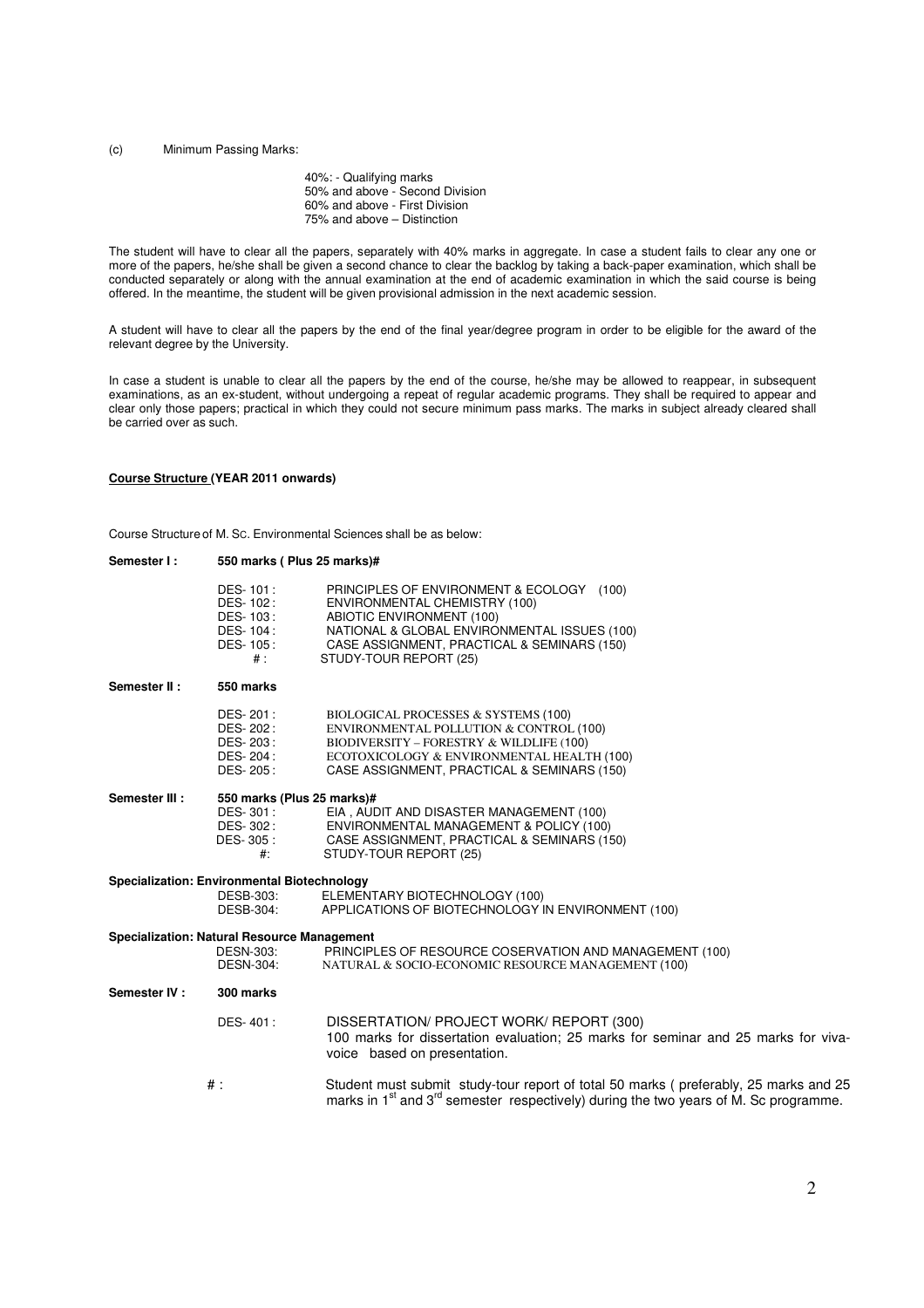**SEMESTER – I : M. SC. Environmental Sciences** 

**Semester –I : 550 marks ( Plus 25 marks)#**

# **DES – 101 : PRINCIPLES OF ENVIRONMENT & ECOLOGY**

- Unit  $-1$ : The multidisciplinary nature of Environmental Studies definition, scope and importance; Human ecology and human settlement.
- Unit II: Concepts of dynamics of ecosystem; Structure & functions; Abiotic & biotic components, Factors; Food chains, Food web, Energy flow, Ecological pyramids, types and diversity, productivity and biogeochemical cycles, Ecological succession, Population ecology, Community ecology and parasitism, Prey-predator relationships; Concept of habitat and ecological niches, limiting factor, carrying capacity; Ecosystems and biomes.
- Unit III : Evolution, origin of life and speciation; Theories of organic evolution, Hardy Weinberg genetic equilibrium, Genetic polymorphism and selection; Origin and evolution of economically important microbes, plants and animals.

# **DES - 102 : ENVIRONMENTAL CHEMISTRY**

- Unit I: Fundamentals of environmental chemistry, stoichiochemistry, laws of thermodynamics, oxidations, reduction,
- Unit II: Atmospheric chemistry, structure and composition of atmosphere, Particles, ions, and radicals in the atmosphere. Chemical processes for formation of inorganic and organic particulate matter. Thermo chemical and photochemical reactions in the atmosphere. Oxygen and ozone chemistry, photochemical smog, acid rain.
- Unit III: Soil and water chemistry, Physico-chemical characteristics of water, Physical and chemical aspects of inland water bodies like lakes, streams, river and wetlands, heavy metals in water, pesticides, organic pollutants, inorganic and organic components of soil, nitrogen pathway and NPK in soil

## **DES - 103 : ABIOTIC ENVIRONMENT**

- Unit I: Origin of earth, Geological time scale, Lithosphere, Structure and composition of lithosphere, Rocks, Tectonic framework of India; Plate-tectonics, Volcano, Soil profile, soil formation and humus, Physical, chemical and biological properties of soil, Soil erosion, Mineral reserves and resources, Soils of India, Wastelands, Major natural hazards – flood, drought, earthquake, tsunami, cyclone, landslides, etc.; concept of isostasy.
- Unit II: Atmosphere: Atmospheric profile and composition, Physical characteristics, Climatology, Types of wind, Wind as ecological factor, Climate of India, Meteorological analysis, Inversion, Climatic change.
- Unit III: Hydrosphere: General description, Physical and chemical properties of water, Global water balance & Ice sheet, Distribution & precipitation, Water as an ecological factor, Hydrological cycle, Water resources – oceans, surface and ground water.

#### **DES - 104 : NATIONAL & GLOBAL ENVIRONMENTAL ISSUES**

- Unit I: Global climatic change, acid rain, Ozone layer depletion, El-nino, International treaties, protocols and conventions on emission reduction, ozone layer protection and transboundary movement of hazardous waste. United Nation's efforts for environmental protection & sustainable development, Other international and national organizations for environmental protection, environmental movements, biodiversity, Agenda –21 (from unsustainable to sustainable development).
- Unit II : Oil pollution, GAP, National Lake conservation programme, Some environmental fragile areas, Desertification & its control, Water crisis & conservation of water, Epidemiological issues (related to Arsenic, Fluoride, Silica and iodine.), environmental remote sensing, principle and application.
- Unit III : National environmental problems, National calamities (earthquake and floods), Different environmental episodes, Population explosion and birth control measures, Energy crisis, Conventional & non-conventional sources of energy. Biosafety issues, Eco-ethics, Rehabilitation & resettlement problems, Urban problems related to energy, Environmental education & awareness, Community participation, role of women in environmental awareness.

#### **DES- 105 : CASE ASSIGNMENT, PRACTICAL, LOCAL FLIED TRIP & SEMINARS (150)**

#: Study-tour report (25)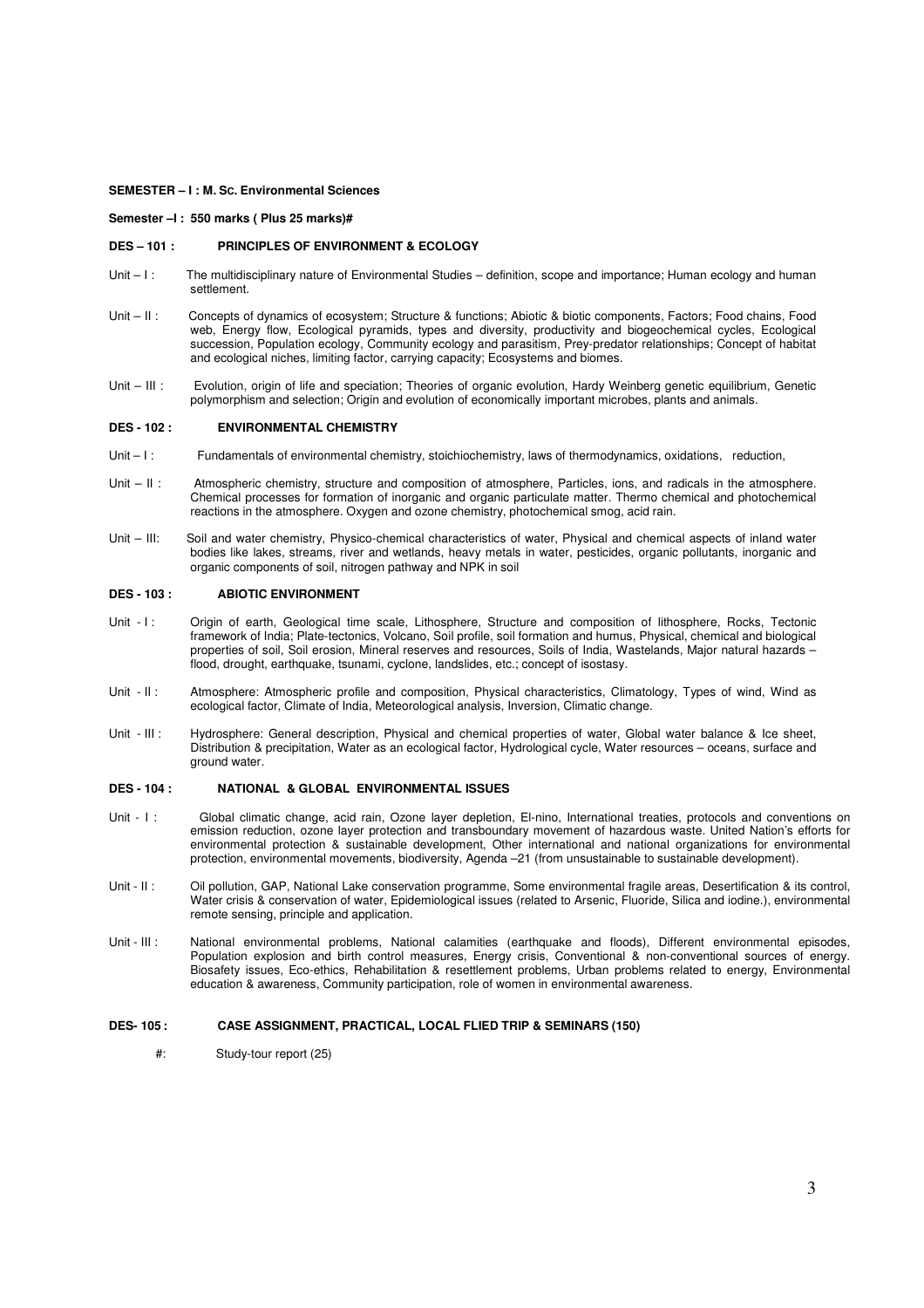#### **SEMESTER –II : 550 marks**

#### **Semester – II: M. SC. Environmental Sciences**

#### **DES – 201 : BIOLOGICAL PROCESSES & SYSTEMS**

- Unit I: Biochemical ecology : Elements of Biochemistry; Principles of physical chemistry (Kinetics, dissociation & association constants), Nucleic acid structure & functions; Genetic code; Energy yielding pathways & metabolism; Proteins. Protein synthesis; Nitrogen metabolism; Lipids, Enzymes & coenzymes; vitamins and biological clock; processes of fatty acid oxidation, carbohydrates.
- Unit II: Stress ecology: environmental stress and adaptations; Active transport across membranes; Plant & animal hormones; Nutrition, Reproduction, Learning & behavior; Effects of stress on plant anabolism & catabolism; Effects of CO<sub>2</sub> & UV; Water balance; Photo-regulation; angiospermic seeds, seed germination, anatomy and seed dormancy.
- Unit III : Microbial ecology : Microbes classification & significance; Mineral growth & nutrition; Food, medical, industrial & soil microbiology; Culture & media; Fermentation; Control agents of microbes; Role of microbes in soil; Water & degradation of xenobiotics; Recent issues in microbiology.

# **DES – 202 : ENVIRONMENTAL POLLUTION & CONTROL**

- Unit I: Air pollution classification, sources and monitoring, effects (on plants, animals, human & ecosystem levels); Air pollutants transport & Dispersion; Major air pollution episodes; Indoor air pollution; Air pollution control technologies.
- Unit II: Water pollution : sources, types, effects on aquatic systems, health; Pollution of Rivers & lakes; Monitoring; Standards; Ground water contamination, Water pollution prevention & control, Effluent treatment processes; Resource recovery.
- Unit III : Problem and sources of wastes; Solid waste sources, characteristic & management; Fly ash management, Hazardous waste management; Waste to energy options; Land pollution & mitigation; Noise pollution – sources, monitoring, effects; Noise prevention, control and standards, thermal pollution, nuclear pollution and marine pollution.

#### **DES – 203 : BIODIVERSITY – FORESTRY & WILDLIFE**

- Unit I: Biodiversity -definition, levels and types of biodiversity; Value of biodiversity; Threat to biodiversity; Biodiversity conservation- In-situ & Ex-situ; conservation through biotechnology, Gene pool, Conservation through legal aspects; Biodiversity at Global & National level; Future strategies for India; Bio-geographical classification, Hot-spots of Biodiversity.
- Unit II: Forest ecology, Role of vegetation in nature; Forest types of India; Forest management & conservation; Silviculture, Rangeland management, Minor Forest Produce, JFM, Agro-forestry, Wastelands.
- Unit III : Importance of wildlife; Common flora and fauna in India; Endangered and threatened species; Protected Areas; National Parks and Sanctuaries; Role of National and International organizations for protection of wildlife; Biodiversity Laws.

#### **DES – 204 : ECOTOXICOLOGY & ENVIRONMENTAL HEALTH**

- Unit I : Toxicants & toxicology; Pathological problems peculiar to ecotoxicology; Dose-response relationship; Exposure assessment; Influence of ecological factors on effects of toxicity; Somatic & germinal effects.
- Unit II: Bioaccumulation, biotransformation, Biomagnification, Biodegradation (with examples); Mutagenesis & carcinogenesis; Biomonitoring.
- Unit III : Effect of toxicants on individual species, community & ecosystem level; Occuputational health; problems, safety, chemical hazards; Environmental health – air, water, food & soil borne diseases; Prevention & control.

# **DES- 205 : CASE ASSIGNMENT, PRACTICAL & SEMINARS**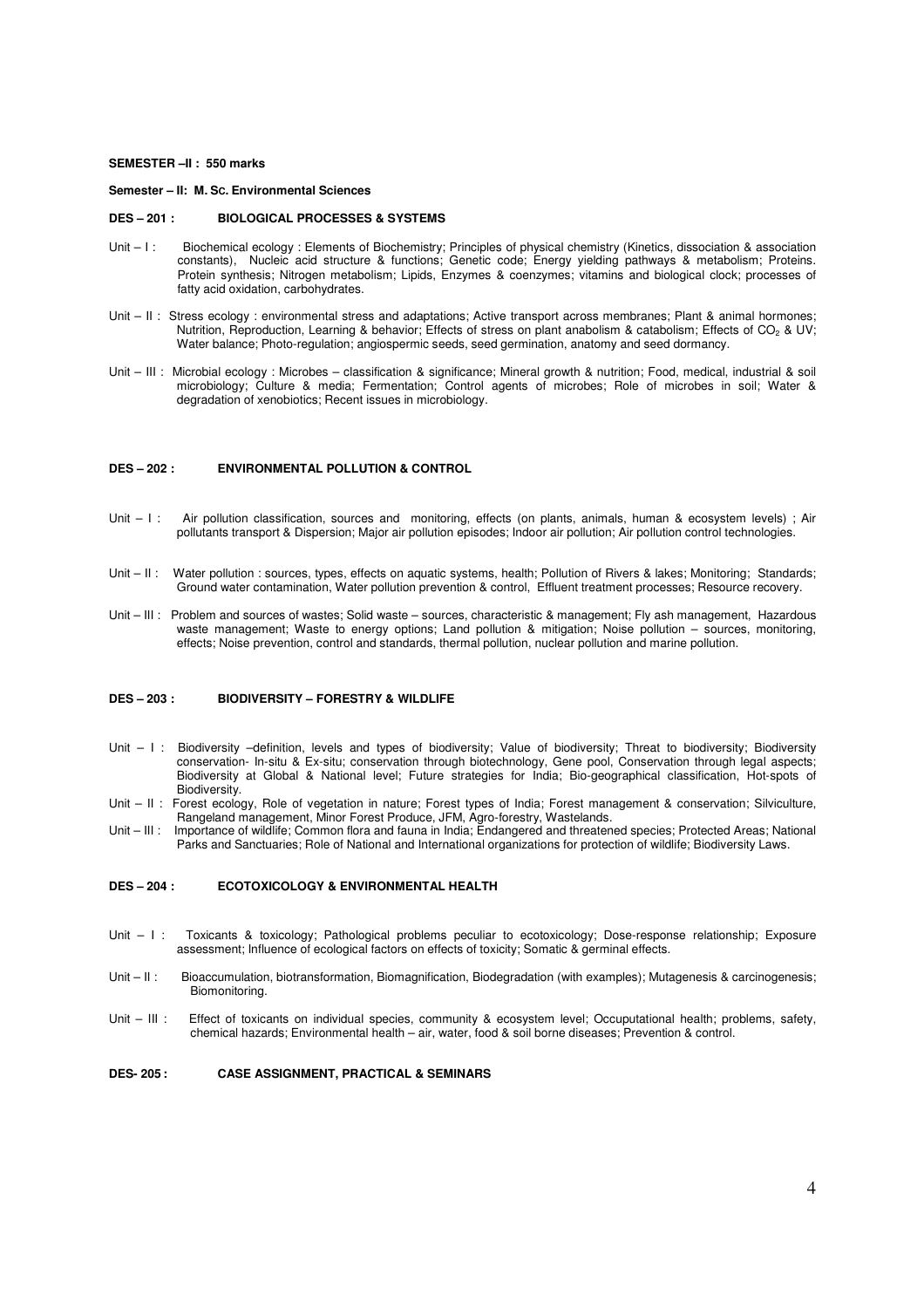**Semester – III: M. SC. Environmental Sciences** 

**Semester - III : 550 marks ( Plus 25 marks)#**

.

#### **DES -301: EIA, AUDIT & DISASTER MANAGEMENT**

- UNIT-I: Generalized approach to impact analysis; concept of significant effect; Development of EIA; Elements of EIA; Procedures for reviewing EIA & statement; Methodologies of EIA; Models used in EIA; Public participation of EIA; Assessment of impacts on resources due to energy generation projects, dams, mining, cement industries, fertilizer plants, tourism, highway projects, port ad harbors.
- UNIT-II: Environmental audit- approach & methodology; concept of Eco-audit; Industrial safety audit; ISO 14000 & 18000 series; Total quality management (TQM); Ecological footprints, disaster management bill.
- UNIT-III: Basic concept of disaster; natural & technological disaster; disaster profile of India; Institutional framework & disaster management in India; Natural hazards and their zoning & risk assessment; Role of media, government and Non government agencies in disaster management; Emergency planning, preparedness, responses, organization; floods, landslides, earthquakes, volcanoes, avalanche, etc.

# **DES - 302 : ENVIRONMENTAL MANAGEMENT & POLICY**

- Unit I: Environmental Protection issues and problems; International & national efforts for Environmental protection; Issues involved in enforcement of environmental legislation; Constitutional Provision of India regarding Environment ((Article 48 A, 51A and 21). Policy strategies in pollution control & Conservation; Wildlife Protection Act; Forest Conservation Act 1980; Indian Forest Policy.
- Unit II : Environmental management in industries; Industrial estate planning; Urbanization & municipal environmental issues; Rural environmental problems & solutions; Basic concepts & technique of remote sensing; GIS application in environment, agriculture, forestry & land use planning; Indian remote sensing programme and future strategies; Principles and practice of statistical methods in biological research, Basic statistics, Coefficient of variation, Standard error, Probability distribution, Test of statistical significance, Simple correlation of regression etc.
- Unit III : Air (Prevention and Control of Pollution) Act and Rule 1982; Provision in Motor Vehicle Act; The Water (Prevention & Control of Pollution) Act and rules (1974; 1980). The Environment Protection Act and Rules; Rules on Hazardous Wastes & management rules, Ozone Protection; biomedical waste management and handling rules, MSW, etc; Scheme of labeling of Environmentally friendly products (Ecomark); Public Liability Insurance Act 1991. International Treaties & Convention on Climate change, biodiversity, hazardous wastes etc.

#### **DES- 305: CASE ASSIGNMENT, PRACTICAL & SEMINARS**

# **SPECIALIZATION: ENVIRONMENTAL BIOTECHNOLOGY**

# **DESB - 303 : ELEMENTARY BIOTECHNOLOGY**

- Unit I : Scope of environmental biotechnology; Recombinant DNA technology; c-DNA; Genomic library; Plasmid Vectors; Cosmid vectors; Retrovirus; Vector for plants; Single celled proteins; Alleles; Heteroploidy; Euploidy; linkage;
- Unit II: Dot Blot technique; Northern blot; Southern blot; Slot blot; DNA finger printing Western blot; Radio immuno assay; PCR; ELISA Test; SDS-PAGE; Hybridoma technique; Gene therapy; Cloning.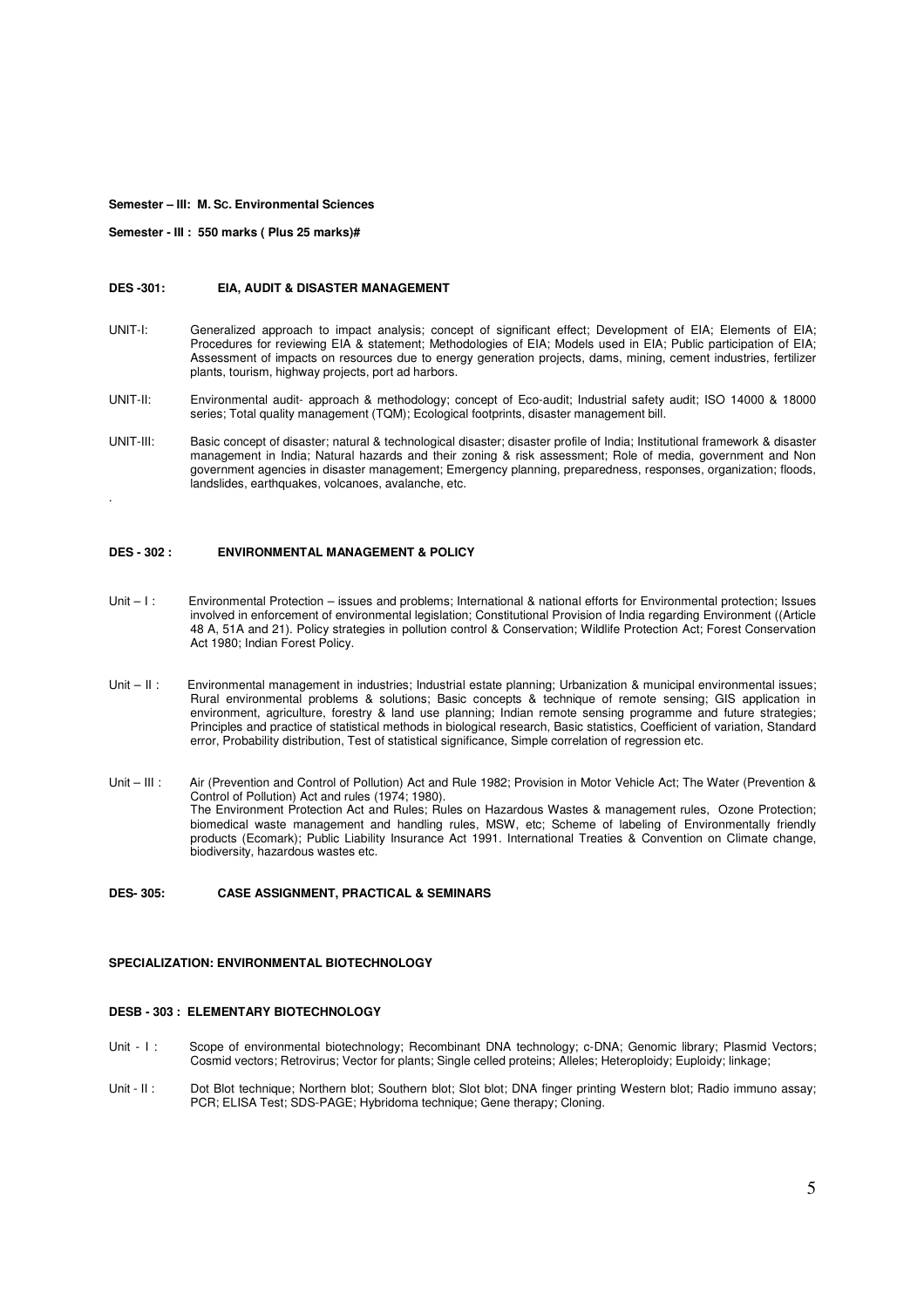Unit - III : Transgenic plants: Plant tissue culture; somatic hybridization: Germplasm conservation: genetic erosion and genetic conservation; Plant genetic resource; Plant virus vector; Gene bank; Cry preservation; genetically engineered microbes; Human Genome project; present status and future prospects of biotechnology in India.

# **DESB – 304 : APPLICATIONS OF BIOTECHNOLOGY IN ENVIRONMENT**

- Unit-I: Basic of environmental biotechnology; Scope of biotechnology in pollution control; Wastewater treatment: aerobic and anaerobic; Bioremediation for hazardous waste and xenobiotic waste; Microbes use in mining and oil recovery; Bio-indicator for environmental quality monitoring.
- Linit-II<sup>.</sup> Environmental biotechnology and sustainability; Biocontrol agents: Biopesticide, Bioherbicides, Bioinsecticide; Biofertilizers; Biofilms; Biochips; Mushroom cultivation; VAM; Vermiculture and organic farming.
- Unit-III: Bioresources: biomass as energy resource, Biogas, Bioethanol, bio-hydrogen; Biobutanol, Biodiesel; Microorganism as energy source; Environmental variation: genetic variation, acclimatization, plant introduction.

# **SPECIALIZATION: NATURAL RESOURCE MANAGEMENT**

#### **DESN - 303 : PRINCIPLES OF RESOURCE COSERVATION AND MANAGEMENT**

- Unit I: Introduction to natural resources; classification of natural resources; Resources management: Preservation, Conservation & Restoration; Extrinsic and intrinsic environmental resource potential values (the five E's); Patterns of resource depletion; Problems with past resource management.
- Unit II: Conservation: Reducing the need for resources; Resource economics; Jobs and life in a sustainable world; The Human population challenge (Earth's carrying capacity); Biodiversity conservation; Conservation of water resources; Conservation of water and mineral resources; Sustainable use of Energy resources; Conservation of Soils.
- Unit III : Conversion from gasoline to ethanol; Use more methane fuel, Use genetically engineering methods to develop gasoline plants; Halt the deforestation in the tropics, Reforestation; Energy intensity index; Law of diminishing returns; Approach to Natural Resource Management: Exploitation, Preservation, Utilitarian approach, Sustainable approach; Watershed management; Wasteland management, Wetland management; Rain water harvesting.

#### **DESN – 304 : NATURAL & SOCIO-ECONOMIC RESOURCE MANAGEMENT**

- Unit I: Resources Renewable & Non-renewable; Depletion of Natural resources; Water resources & environment: Global water balance, Ice-sheets and fluctuations of sea levels; Types of water, Origin and composition of sea water, Hydrological cycle, Factors influencing the surface water, Human use of surface & ground waters. Mineral resources & environment: Resources & reserves, Minerals & population; Ocean as new areas for exploitation of mineral resources; Ocean ore and recycling of resources; Environmental Impact of exploitation, processing and smelting of minerals.
- Unit II: Forest Resource: Use and over exploitation, deforestation, Timber extraction, Mining, Dams and their effects on Forest & Tribal people; Food resources; Energy resources; Land resources and their management.
- Unit III : Role of an individual in conservation of natural resources; Equitable use of resources for sustainable life styles; Urban problems related to energy; Rain water harvesting. Resettlement and rehabilitation of people, its problems and concerns; Environmental ethics, issues and possible solution; Population growth, explosion, family welfare programme, Value education, Human Rights, Women & Child Welfare, HIV / AIDS.